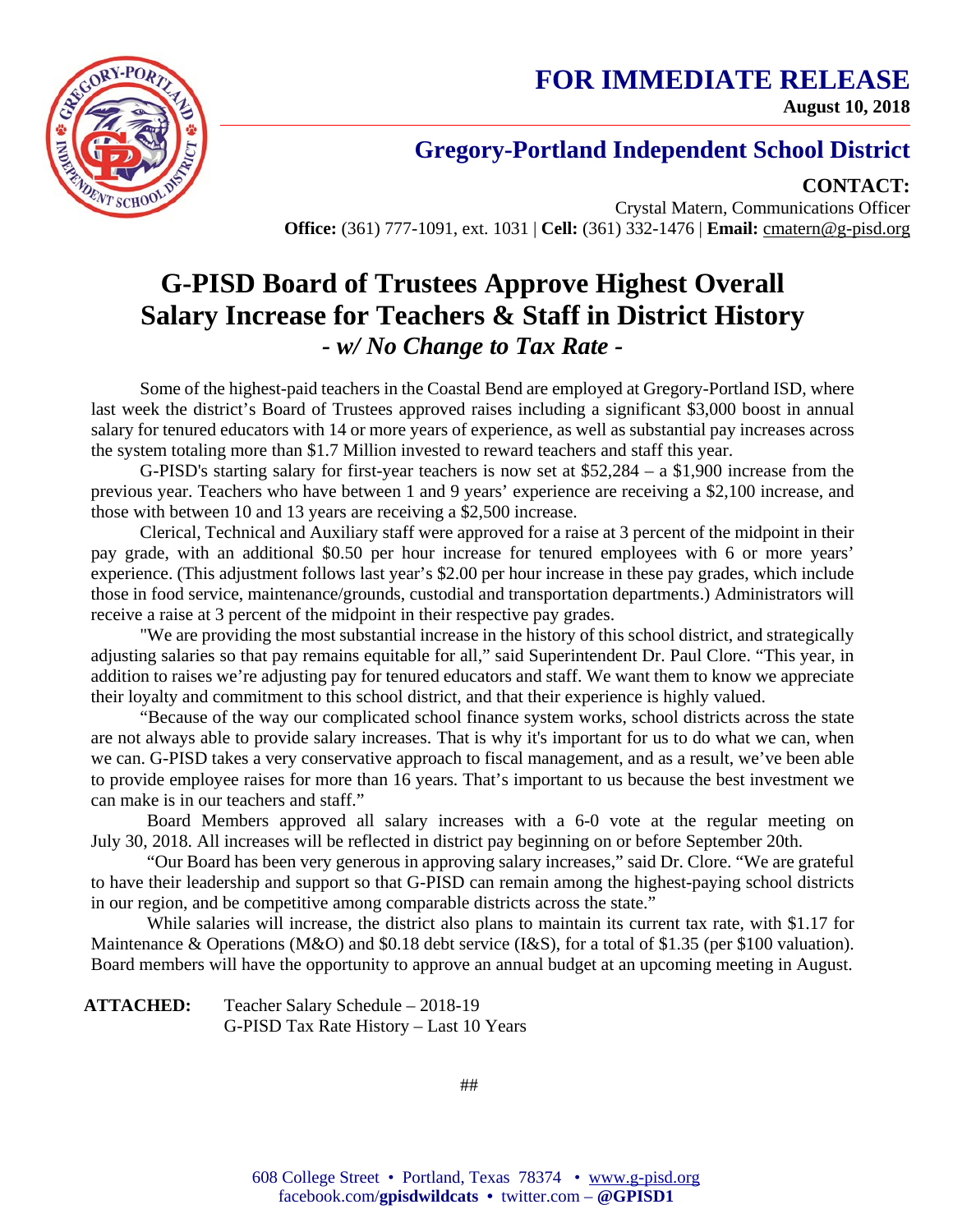#### **GREGORY-PORTLAND INDEPENDENT SCHOOL DISTRICT SALARY SCHEDULE\* TEACHERS, NURSES and LIBRARIANS 2018-2019**

| <b>YEARS OF</b>   | <b>STATE</b>   | <b>BACHELOR'S</b> | <b>MASTER'S</b> |
|-------------------|----------------|-------------------|-----------------|
| <b>EXPERIENCE</b> | <b>MINIMUM</b> | <b>DEGREE</b>     | <b>DEGREE</b>   |
| 0                 | \$28,080       | \$52,284          | \$53,284        |
| $\mathbf{1}$      | \$28,690       | \$52,484          | \$53,484        |
| $\overline{2}$    | \$29,290       | \$52,494          | \$53,494        |
| 3                 | \$29,890       | \$52,504          | \$53,504        |
| $\overline{4}$    | \$31,170       | \$52,514          | \$53,514        |
| 5                 | \$32,440       | \$52,524          | \$53,524        |
| 6                 | \$33,720       | \$52,834          | \$53,834        |
| 7                 | \$34,900       | \$52,844          | \$53,844        |
| 8                 | \$36,020       | \$53,354          | \$54,354        |
| 9                 | \$37,080       | \$53,364          | \$54,364        |
| 10                | \$38,080       | \$53,834          | \$54,834        |
| 11                | \$39,020       | \$54,404          | \$55,404        |
| 12                | \$39,930       | \$54,474          | \$55,474        |
| 13                | \$40,760       | \$54,544          | \$55,544        |
| 14                | \$41,560       | \$55,114          | \$56,114        |
| 15                | \$42,310       | \$55,184          | \$56,184        |
| 16                | \$43,030       | \$55,254          | \$56,254        |
| 17                | \$43,700       | \$55,324          | \$56,324        |
| 18                | \$44,340       | \$55,844          | \$56,844        |
| 19                | \$44,940       | \$56,164          | \$57,164        |
| 20                | \$45,510       | \$57,334          | \$58,334        |
| 21                | \$45,510       | \$58,304          | \$59,304        |
| 22                | \$45,510       | \$59,274          | \$60,274        |
| 23                | \$45,510       | \$60,194          | \$61,194        |
| 24                | \$45,510       | \$61,114          | \$62,114        |
| 25                | \$45,510       | \$61,884          | \$62,884        |
| 26                | \$45,510       | \$62,654          | \$63,654        |
| 27                | \$45,510       | \$63,474          | \$64,474        |
| 28                | \$45,510       | \$64,094          | \$65,094        |
| 29                | \$45,510       | \$64,914          | \$65,914        |
| 30                | \$45,510       | \$65,134          | \$66,134        |

\* This salary schedule is for the 2018-19 school year only. Salaries paid to employees in prior years and salaries paid in future years cannot be established from a review of this schedule. This schedule establishes minimum levels of compensation only. Actual compensation may vary based on an individual's specific qualifications and assignment.

It is the policy of Gregory-Portland ISD not to discriminate on the basis of race, color, national origin, sex, handicap or age in its employment practices as required by Title VI of the Civil Rights Act of 1964, as amende 1972; the Age Discrimination Act of 1975, as amended; and Section 504 of the Rehabilitation Act of 1973, as amended. Gregory-Portland ISD will take steps to assure that lack of English language skills will not be a barrier educational and vocational programs. For information about your rights or grievance procedures contact:

.<br>Es norma de distrito escolar de Gregory-Portland no discriminar por motivos de raza, color, origen nacional, sexo, impedimento, o edad, en sus procedimientos de empleo, tal como lo requieren el Titulo VI de la Ley de Der Título IX de las Enmiendas en la Educación, de 1972, la ley de Discriminación por Edad, de 1975, según enmienda, y la Sección 504 de la Ley de Rehabilitación de 1973, según enmienda. El distrito escolar de Gregory-Portland asegurar que la falta de habilidad en el uso del inglés no sea un obstáculo para la admisión y participación en todos los programas educativos y vocacionales. Para información sobre sus derechos o procedimientos para quejas, comuníquese con:

Title IX Coordinator: Assistant Superintendent, 608 College Street, Portland, TX 78374 (361) 777-1091 ection 504 Coordinator: Special Programs Director, 608 College Street, Portland, TX 78374 (361) 777-1091